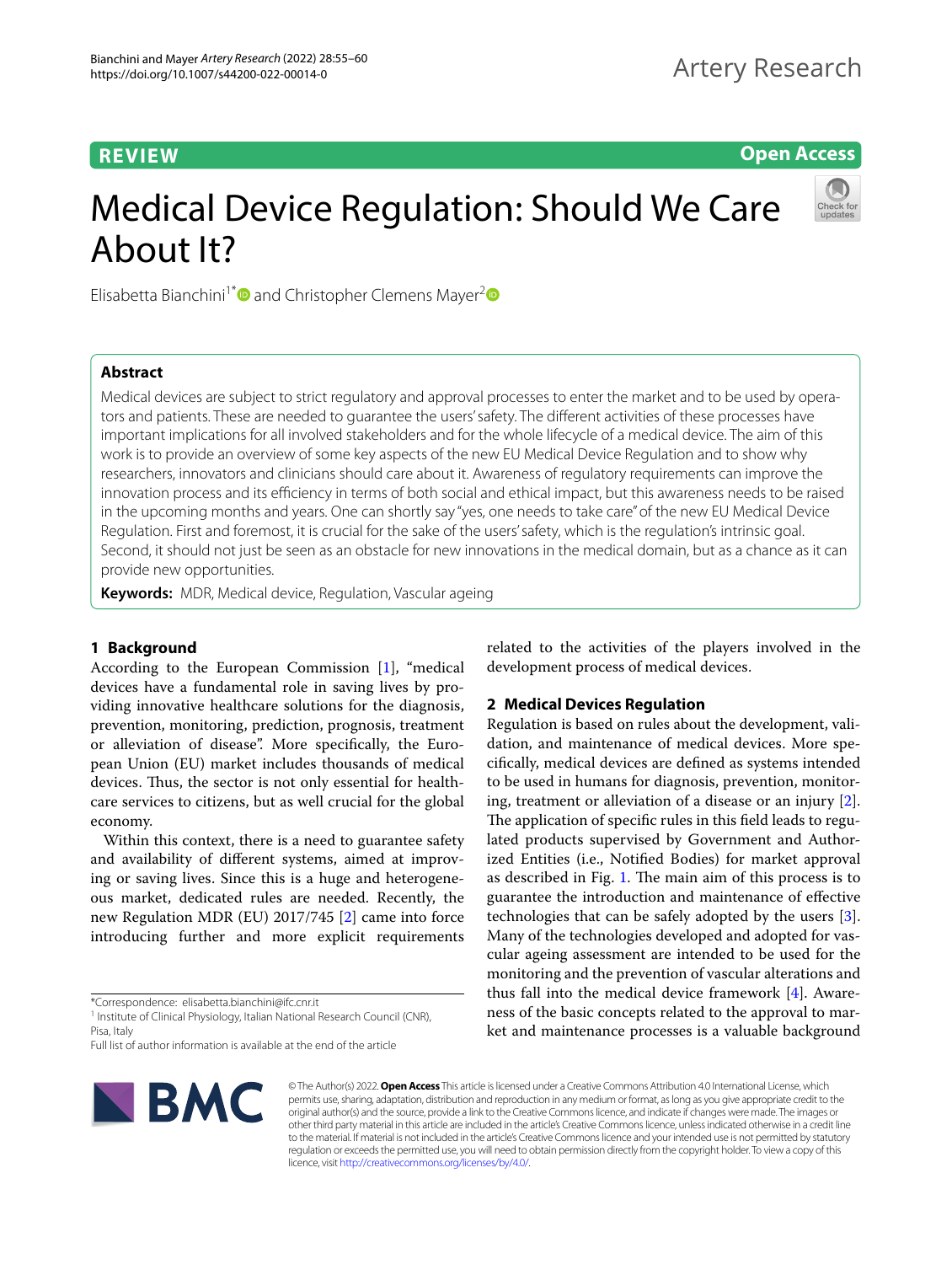

<span id="page-1-0"></span>for the main involved stakeholders that can speed-up the innovation process in the feld.

Icons' source for the picture: [https://www.faticon.com](https://www.flaticon.com)

# **3 The Innovation Process**

Innovation in medicine and its relation with legislation are often under debate due to the important interplay between on the one hand the priority on the safety for users, and on the other hand simultaneously guarantying technological improvement and evolution provided by inventors [\[5–](#page-4-4)[7\]](#page-4-5). Models are available for the description of new medical technology development. According to the Stanford Biodesign framework, the innovation process can be managed according to the "three I" main phases  $[8]$  $[8]$ . This approach can be applied to different felds of life science and it is particularly suitable for cardiovascular medicine given its wide range of clinical applications [[9](#page-5-1)]. In particular, the process suggest that unmet clinical needs have to be *identifed*, solutions to address them have to be *invented* and systems for the end-users have to be *implemented* (Fig. [2\)](#page-1-1). When detailing these steps, it clearly emerges that each of them has to deal with regulatory aspects. The identification phase requires to take into account the main stakeholders and their roles, the invention process needs to analyze legislation requirements and the implementation activity includes a regulatory strategy. Consequently, regulation is a transversal theme of medical technology development impacting the whole lifecycle of a device and it should be considered already at the design phase. This consideration and the release of a new EU Regulation pose emphasis on the key role of clinicians and scientists



<span id="page-1-1"></span>within the process and because of their awareness about specifc requirements of a medical device.

# **4 The New EU Regulation**

# **4.1 General Description**

Advances and difusion of innovative solutions in medicine have led to discussion about interpretation and application of the past Directives related to medical devices (Directives 93/42/EEC and 2007/47/EC). In this context, a new regulatory framework which governs market access to the European Union has been planned and implemented to provide legislation aligned as much as possible to technological evolution and that could be uniform throughout the EU panorama. MDR (EU) 2017/745 Medical Devices Regulation was officially published on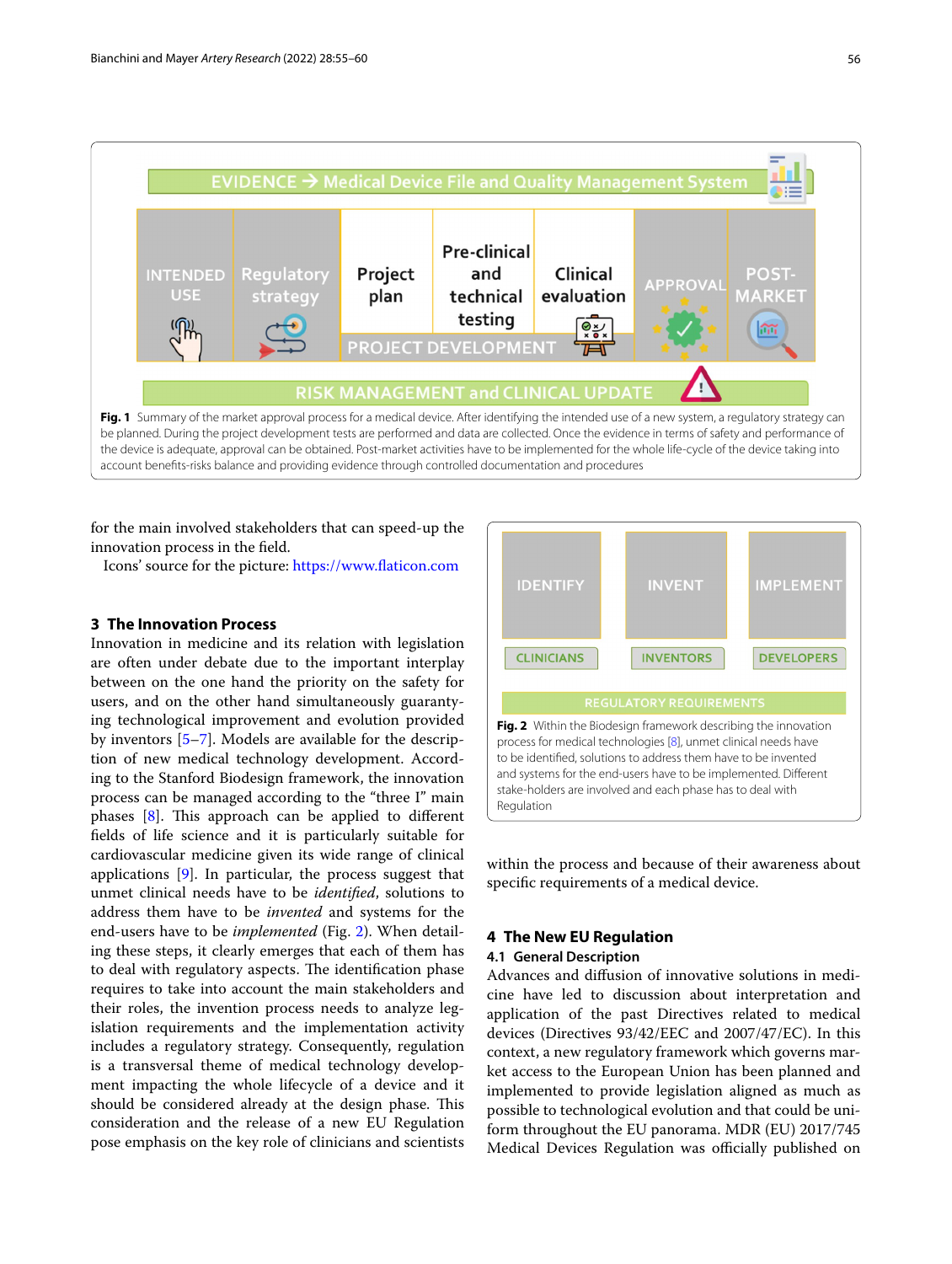May 5, 2017 and entered into force on May 26, 2017. The legislation provides a three-year transition time (extended by 1 year due to the COVID-19 pandemic, until May 26, 2021) to meet the requirements of the MDR and allow manufacturers to place medical devices on the EU market following new rules. In contrast to the past Directives, regulations are directly applicable into national law, thus, reducing discrepancies around the European Union. In general, no requirements from the Directives have been removed and MDR added new ones. It is worth noting that all the medical devices have to be re-certifed according to the new process, introducing a life-cycle approach to safety, supported by data.

# **4.2 Main Changes in Legislation Impacting the Activities of Clinicians and Scientists**

MDR was created as a real new Certifcation with further requirements (e.g., obligation for the manufacturers of a new role, within the organization, responsible for regulatory compliance) and stricter measures (e.g., more rigorous post-market surveillance and vigilance) in line with the current global medical device market. More specifcally, the introduction of new requirements aims to guarantee the safety of users thanks to greater transparency and better traceability of medical devices. Among the changes introduced by the new Regulation, some aspects are worth underlining due to their potential impact on activities performed by clinicians and scientists and will be described in the next paragraphs.

# *4.2.1 Classifcation Rules and Scope Expansion*

Medical devices are classifed according to a risk-based approach considering safety of users a priority and evaluating the potential risks associated with use of the device. This framework adopts criteria (e.g., invasiveness, source of energy, potential toxicity etc.), named "classifcation rules" (Annex VIII of MDR). These criteria lead to four main classes: I (lowest risk), IIa, IIb, III (highest risk), see Fig. [3.](#page-2-0) MDR has a wider scope and reclassifes some types of systems with respect to the previous Directives. For instance, the Regulation refers to techniques for disinfecting and sterilizing other medical devices that previously were not included. An interesting example related to innovative approaches widely adopted in medicine and in vascular ageing assessment is the higher attention placed on Medical Device Software (MDSW). Qualifcation has been made clearer, since "software which is intended to process, analyze, create or modify medical information" may be defned as a medical device "if the creation or modifcation of that information is governed by a medical intended purpose" [[10\]](#page-5-2). In addition, a new classifcation rule (MDR rule 11, annex VIII) specifcally for software has been introduced and it provides more



<span id="page-2-0"></span>explicit requirements than in the past. These changes will lead to a clarifcation for the qualifcation of some tools as medical devices and the update of many medical software products, already approved, to classes of higher risk and therefore to more complex certifcation processes. As a consequence, a more rigorous development and maintenance process for these is required. The clarification and re-classifcation have an impact on the activities of all involved actors starting from the design phase.

# *4.2.2 Explicit Obligation of a System for Risk Management*

Risk has to be managed not only in the classifcation phase, but for the whole lifecycle of a device. MDR (Article 10, 2) requires Manufacturers to establish, document, implement and maintain a safety risk management system for the product. Risks associated with the device, including those related to human factors, must be reduced as far as possible and a process for risk management must be implemented. All residual risks must be outbalanced by the benefts related to the intended use of the device and risk mitigations must be efective throughout the life of the device. This transversal approach implies that risk-related requirements must be considered since the design phase, where inventors, clinicians and scientists might be involved. Moreover, the users' role and their feedback are crucial and required for the whole lifecycle of the device. Finally, the value of the device introduced on the market needs to be described in terms of "clinical beneft leading to positive impact on patient-relevant clinical outcome" [\[2](#page-4-1), [11](#page-5-3)]. Clearly, this is a complex process involving not only the manufacturer but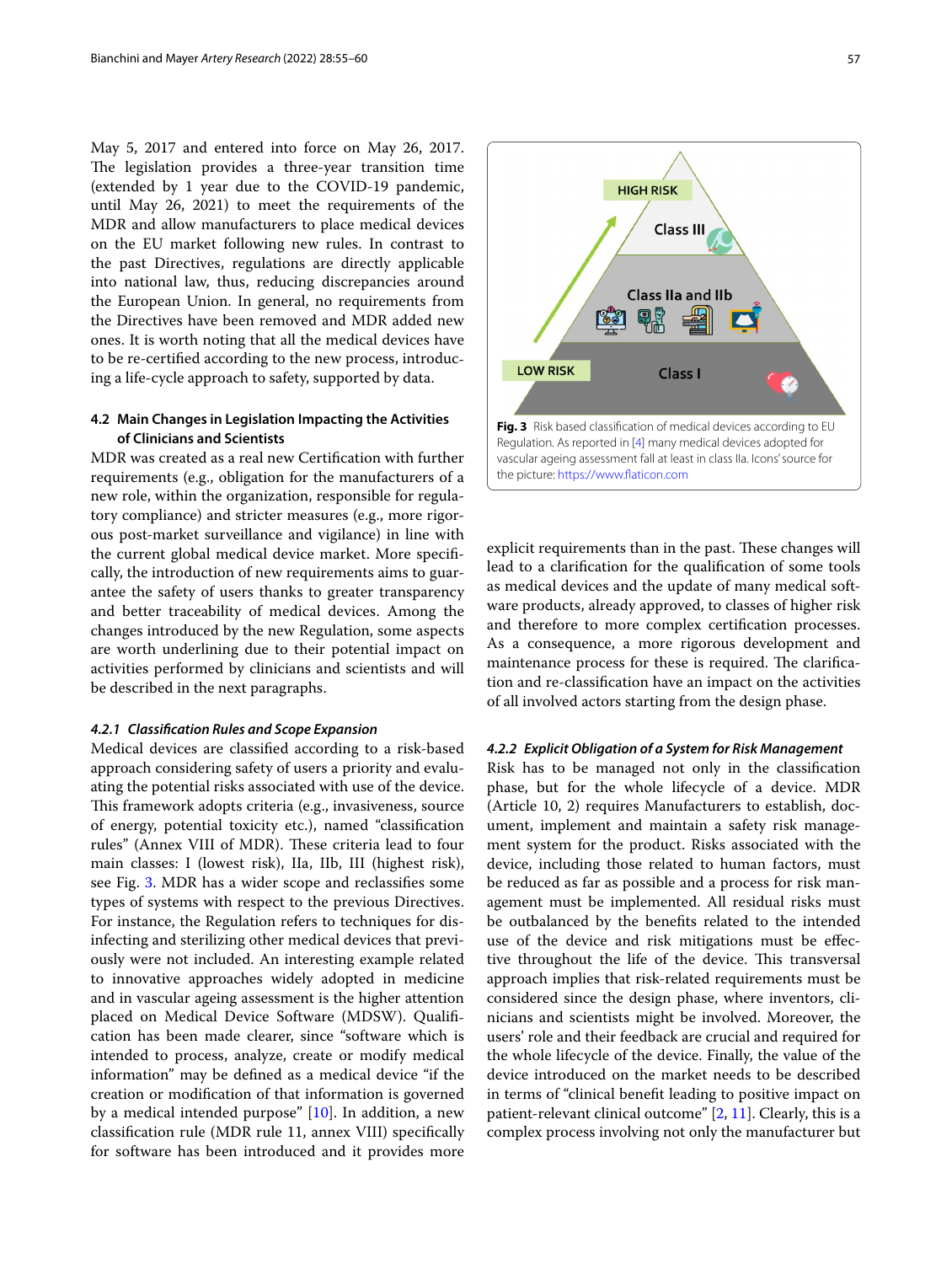the whole scientifc community whose experiences and areas of expertise play a fundamental role.

# *4.2.3 More Rigorous Clinical Evidence About Safety and Performance*

Clinical Evaluation is strictly related to the risk management mentioned above. MDR requires a more systematic approach and underlines the importance of planning and performing this activity, based on clinical data that provide evidence about safety and performance, as well as on the acceptability of the beneft-risk in adopting it. The process is based on the collection and assessment of data relating to a specific device. The analysis can include already existing data (e.g., related to similar or equivalent devices) or new data (Fig.  $4$ ). The need for new studies in humans, named clinical investigations, depends on the ability of existing data to adequately address the beneft/ risk profle, claims, and side-efects to comply with the applicable Requirements  $[6]$  $[6]$ . The key role of a sponsor of a clinical investigation is clearly stated in MDR Article 2(49), as: "any individual, company, institution or organization which takes responsibility for the initiation, for the management and setting up of the fnancing of the clinical investigation" [[2\]](#page-4-1). Once a system is approved for use, clinical data have to be continuously updated through a post-market activity. It is worth noting that this complex work is also based on the contributions of several stakeholders and requires the support of independent and qualifed personnel [[12–](#page-5-4)[14\]](#page-5-5). Moreover, evidence derived by the adoption of an independent medical device registry could be valuable for the whole process.

### *4.2.4 Creation of a Framework for Traceability*

The new Regulation reinforces and supports the implementation of device traceability with the introduction of the UDI system (unique device identifcation, Art 28), a unique numeric or alphanumeric code [[15](#page-5-6)]. In addition, MDR introduces Eudamed ([https://ec.europa.eu/tools/](https://ec.europa.eu/tools/eudamed/#/screen/home)

<span id="page-3-0"></span>

in a single publicly available database. This database will allow to monitor the safety and performance of medical devices available on the EU market and to improve transparency of data related to them. Eudamed includes six main modules related to: stakeholder registration, unique device identifcation (UDI) and device registration, notifed bodies and certifcates, clinical investigations and performance studies, vigilance and market surveillance.

These tools implement a model that requires efforts by the actors and provides more information to everybody than in the past. The approach is based on more rigorous post market activities and more data available for the Society, without discrepancy around EU. It aims to reinforced traceability and transparency for the medical devices market, an improvement strongly suggested and discussed, especially for high-risk systems, by the Scientifc Community [[16](#page-5-7)[–18](#page-5-8)].

# **5 Discussion and Conclusions**

The European Union's new regulatory framework for medical devices has introduced changes that have implications for systems already on the market and for the development of new devices.

In particular, contributions by all stakeholders, including the scientifc community, are required for a complex and transversal approach based on risk management, clinical evidence, traceability and transparency. Moreover, MDR has a wider scope and introduces further classifcation rules with respect to the previous Directives. A specifc example is Medical Device Software, that are frequently adopted in vascular ageing assessment, both in clinical and research activities. Medical Device Software plays a crucial role in the modern medicine. It was already included in the previous Directives, but has now been more clearly described both in terms of qualifcation and classifcation. Open issues regarding operative guidelines are still open especially for the most innovative implementations. As an example, the availability of large data sets together with the expansion of computational models and power is providing a huge step ahead for the role of bio-signal and image analysis in medicine thanks to the development of Artifcial Intelligence (AI) approaches. AI solutions are based on dynamic and ever evolving systems and validation and approval processes, based on risk assessment, need to be adapted also to these types of applications. Strategies and procedures based on scientifc approaches, which are able to support innovation and to maintain the safety for users as a priority, are desirable and need the involvement of experts [[14\]](#page-5-5).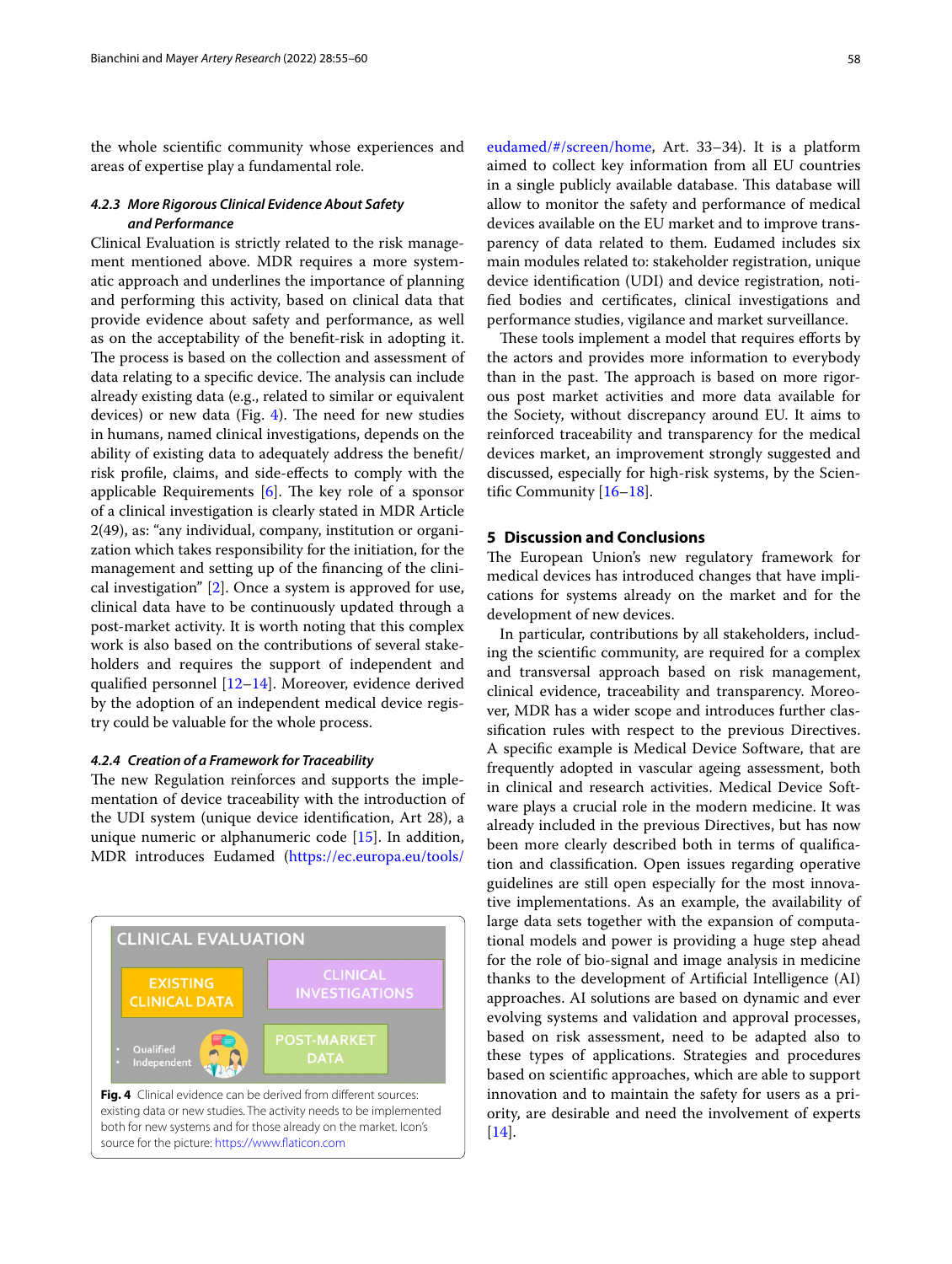As previously mentioned, within the innovation process, scientists and clinicians play a key role as inventors, developers and validators [\[8](#page-5-0)]. In addition, the device's life-cycle approach supported by data, required by MDR, clarifes also the continuous need of expertise and involvement from the scientifc community to guarantee safety and performance related to the adopted technologies. The current pandemic period, as described in [[19\]](#page-5-9), has been an opportunity to underline the role of scientists and clinicians within this process. In crisis conditions, specifc questions can be rapidly addressed only by experts who have to be able to communicate answers to the society including politicians and regulators. On the one hand, regulatory frameworks open to Science and its results with a safe but also flexible approach are desirable for providing the best health strategies to patients and operators. On the other hand, an alert scientifc community aware of the process and requirements for approval of new medical devices and maintenance of those already in use, can strongly improve the efectiveness of modern medicine. Osmosis among the diferent actors is crucial for the creation of a fruitful and solid basis supporting evolution of technology and application of rules.

The technology adoption lifecycle for disruptive innovation has been described by Moore's theories [\[20](#page-5-10)], where five main segments of users are recognized: innovators, early adopters, early majority, late majority and laggards. Currently, we, as community involved in the vascular ageing assessment, are probably dealing with the most difficult step: the transition between early adopters and early majority. Several initiatives are planned and implemented in this direction, including development of more usable technologies, validation and clinical studies, defnition of guidelines and networking projects [\[21](#page-5-11), [22\]](#page-5-12). A further piece for crossing this chasm could be built thanks to increased awareness of regulatory concepts and of the key role that our scientifc community can play in implementation and debate around them.

In conclusion, one can say "yes, one needs to take care" of the new Medical Device Regulation. First and foremost, it is crucial for the sake of the users' safety. Secondly, it should not just be seen as an obstacle for new innovations in the medical domain, but as a chance. The whole process aims to ensure quality and efficacy of new devices, and thus help companies to enter the market and to be distinguishable from non-medical or non-certifed devices. Anyway, there is still uncertainty for the involved stakeholders, thus debating and raising awareness is crucial. To do so, as a frst step investigation of perception and identifcation of the current state of knowledge and of gaps in knowledge (e.g., via a survey) are important.

#### **Abbreviations**

EU: European Union; MDR (EU) 2017/745 and MDR: European Union's Medical Device Regulation; MDSW: Medical Device Software; UDI: Unique device identifcation.

#### **Acknowledgements**

We thank the Artery Society for inviting us to submit this paper to the Artery Research Journal.

#### **Author Contributions**

EB and CCM equally contributed to this overview both in terms of content and drafting. The authors read and approved the fnal manuscript.

#### **Funding**

This paper is based upon work from the COST Action CA18216 "Network for Research in Vascular Ageing" supported by COST (European Cooperation in Science and Technology, www.cost.eu*).*

#### **Availability of Data and Materials**

Not applicable.

#### **Declarations**

#### **Conflict of Interest**

Elisabetta Bianchini is co-founder of QUIPU s.r.l., Pisa, Italy a spin-of company of the Italian National Research Council and the University of Pisa developing software medical devices.

#### **Ethics Approval and Consent to Participate**

Not applicable.

#### **Consent for Publication**

Not applicable.

#### **Author details**

<sup>1</sup> Institute of Clinical Physiology, Italian National Research Council (CNR), Pisa, Italy. <sup>2</sup> Center for Health & Bioresources, Medical Signal Analysis, AIT Austrian Institute of Technology GmbH, Vienna, Austria.

#### Received: 1 February 2022 Accepted: 14 March 2022 Published online: 31 March 2022

#### **References**

- <span id="page-4-0"></span>1. Overview | Public Health n.d. [https://ec.europa.eu/health/md\\_sector/](https://ec.europa.eu/health/md_sector/overview_en) [overview\\_en](https://ec.europa.eu/health/md_sector/overview_en) (accessed Nov 1, 2021).
- <span id="page-4-1"></span>2. REGULATION (EU) 2017/745 OF THE EUROPEAN PARLIAMENT AND OF THE COUNCIL—of 5 April 2017—on medical devices, amending Directive 2001/ 83/ EC, Regulation (EC) No 178/ 2002 and Regulation (EC) No 1223/ 2009 and repealing Council Directives 90/ 385/ EEC and 93/ 42/ EEC n.d. [https://eur-lex.europa.eu/legal-content/EN/TXT/PDF/?uri](https://eur-lex.europa.eu/legal-content/EN/TXT/PDF/?uri=CELEX:32017R0745)= [CELEX:32017R0745](https://eur-lex.europa.eu/legal-content/EN/TXT/PDF/?uri=CELEX:32017R0745).
- <span id="page-4-2"></span>3. Ss A. The essential principles of safety and efectiveness for medical devices and the role of standards. Med Devices (Auckl). 2020;13:49–55. <https://doi.org/10.2147/MDER.S235467>.
- <span id="page-4-3"></span>4. Mayer CC, Francesconi M, Grandi C, Mozos I, Tagliaferri S, Terentes-Printzios D, et al. Regulatory requirements for medical devices and vascular ageing: an overview. Heart Lung Circ. 2021;30:1658–66. [https://doi.org/](https://doi.org/10.1016/J.HLC.2021.06.517) [10.1016/J.HLC.2021.06.517](https://doi.org/10.1016/J.HLC.2021.06.517).
- <span id="page-4-4"></span>5. Guerra-Bretaña RM, Flórez-Rendón AL. Impact of regulations on innovation in the feld of medical devices. Res Biomed Eng. 2018;34:356–67. <https://doi.org/10.1590/2446-4740.180054>.
- <span id="page-4-6"></span>6. Melvin T, Torre M. New medical device regulations: the regulator's view. EFORT Open Rev. 2019;4:351–6. [https://doi.org/10.1302/2058-5241.4.](https://doi.org/10.1302/2058-5241.4.180061) [180061.](https://doi.org/10.1302/2058-5241.4.180061)
- <span id="page-4-5"></span>7. Lind KD. Implantable devices: regulatory framework and reform options—AARP insight on the issues 2017.